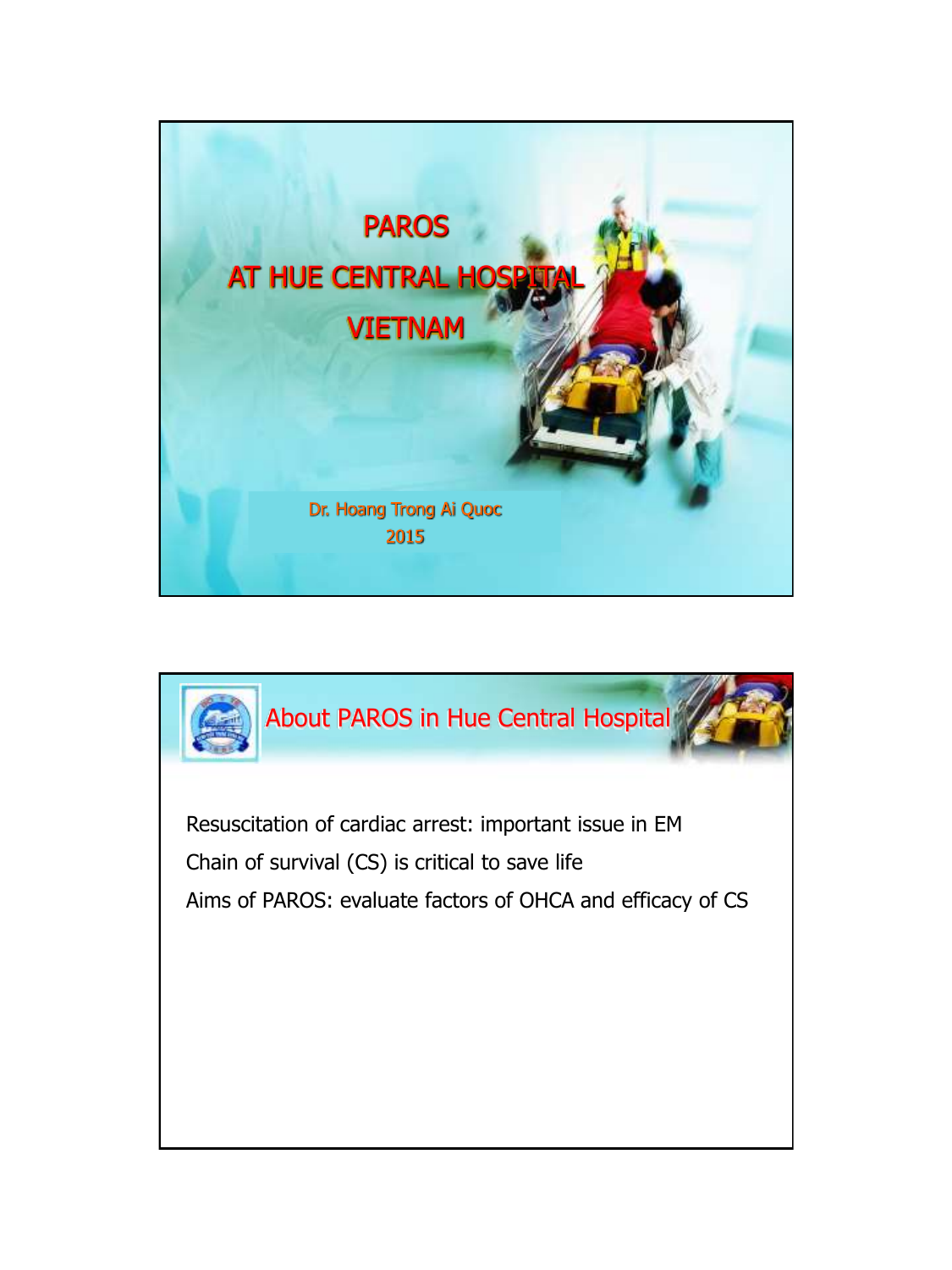

From 8/2014- 8/2015

93 OHCA

Data collection following the form by PAROS

Upload on system

Preliminary evaluation

| <b>Characteristic of Variables</b>                 |                       |  |  |  |  |
|----------------------------------------------------|-----------------------|--|--|--|--|
| Variable                                           | $n=93$                |  |  |  |  |
| $Age (\pm SD)$                                     | 49,29 (44,55-53,76)   |  |  |  |  |
| Male, $n\llap{$\binom{0}{6}$}$                     | 68(73,1)              |  |  |  |  |
| At House- On Street                                | $47(50,5) - 24(25,8)$ |  |  |  |  |
| <i>EMS</i> transportation, $n(\%)$                 | 15(16,1)              |  |  |  |  |
| Trauma, $n\llap{$}^{\prime}\!\!\!\!\!/$            | 29(31,2)              |  |  |  |  |
| Non CRP before ED, $n(\%)$                         | 88(94,6)              |  |  |  |  |
| Pulseless, $n\frac{6}{6}$                          | 92(98,9)              |  |  |  |  |
| Asystole, $n\llap/$ <sub>0</sub>                   | 84(90,3)              |  |  |  |  |
| Defibrillation at ED, $n(\%)$                      | 20(21,5)              |  |  |  |  |
| Intubation at ED, $n(\%)$                          | 77(82,6)              |  |  |  |  |
| <i>Medication at ED, <math>n\frac{6}{6}</math></i> | 90(96,8)              |  |  |  |  |
| <i>ROSC</i> , $n\frac{\%}{\%}$                     | 25(26,9)              |  |  |  |  |
| Hospitalization, $n(\%)$                           | 23(24,7)              |  |  |  |  |
| Survival discharge, $n\llap/$                      | 2(2,0)                |  |  |  |  |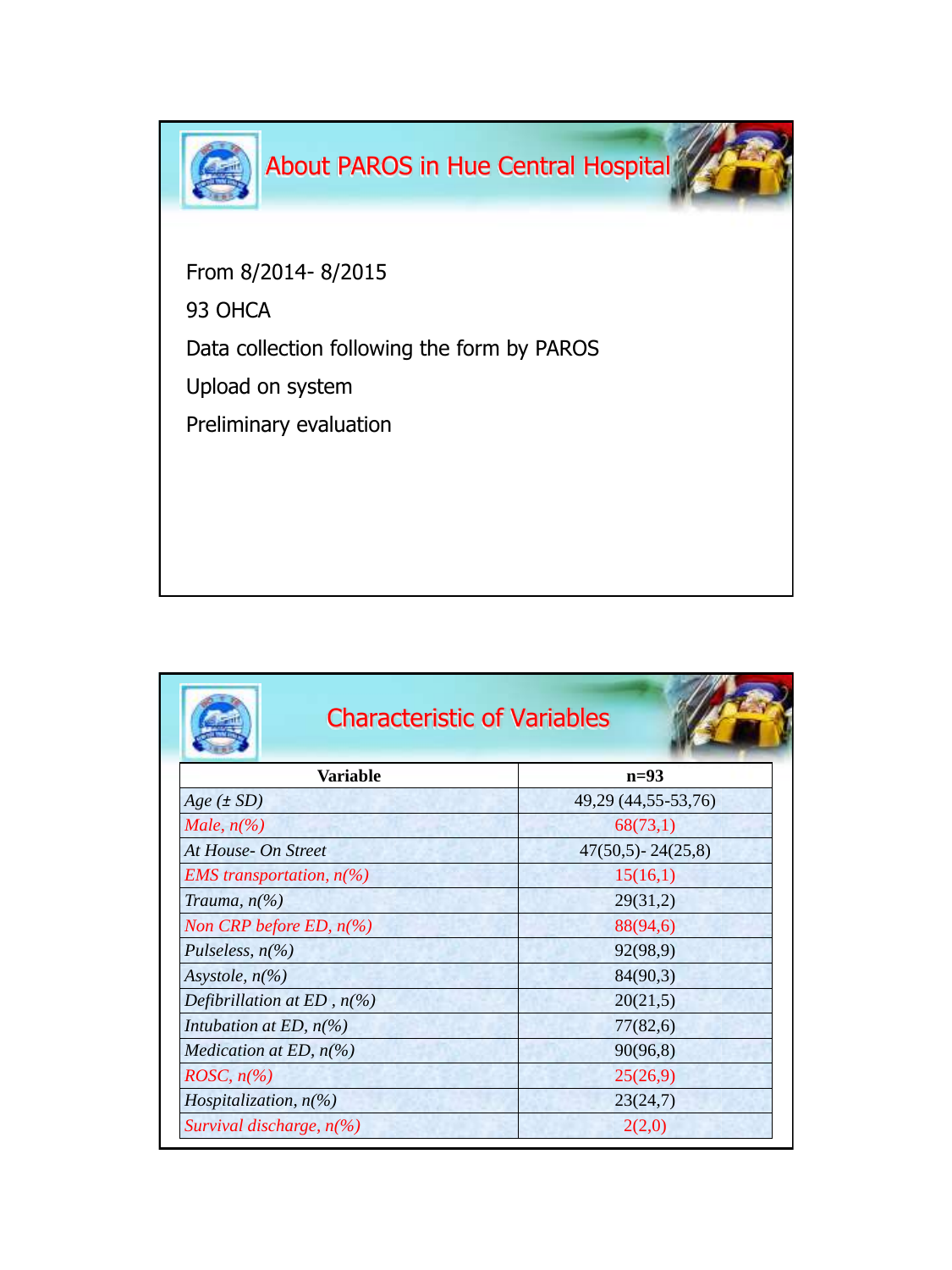

|               | Age and Sex     |                 |
|---------------|-----------------|-----------------|
|               | Male (n=68)     | Female (n=25)   |
| Mean Age ± SD | $45,4 \pm 22,5$ | $59,9 \pm 23,3$ |
| р             |                 | 0,008           |
|               |                 |                 |